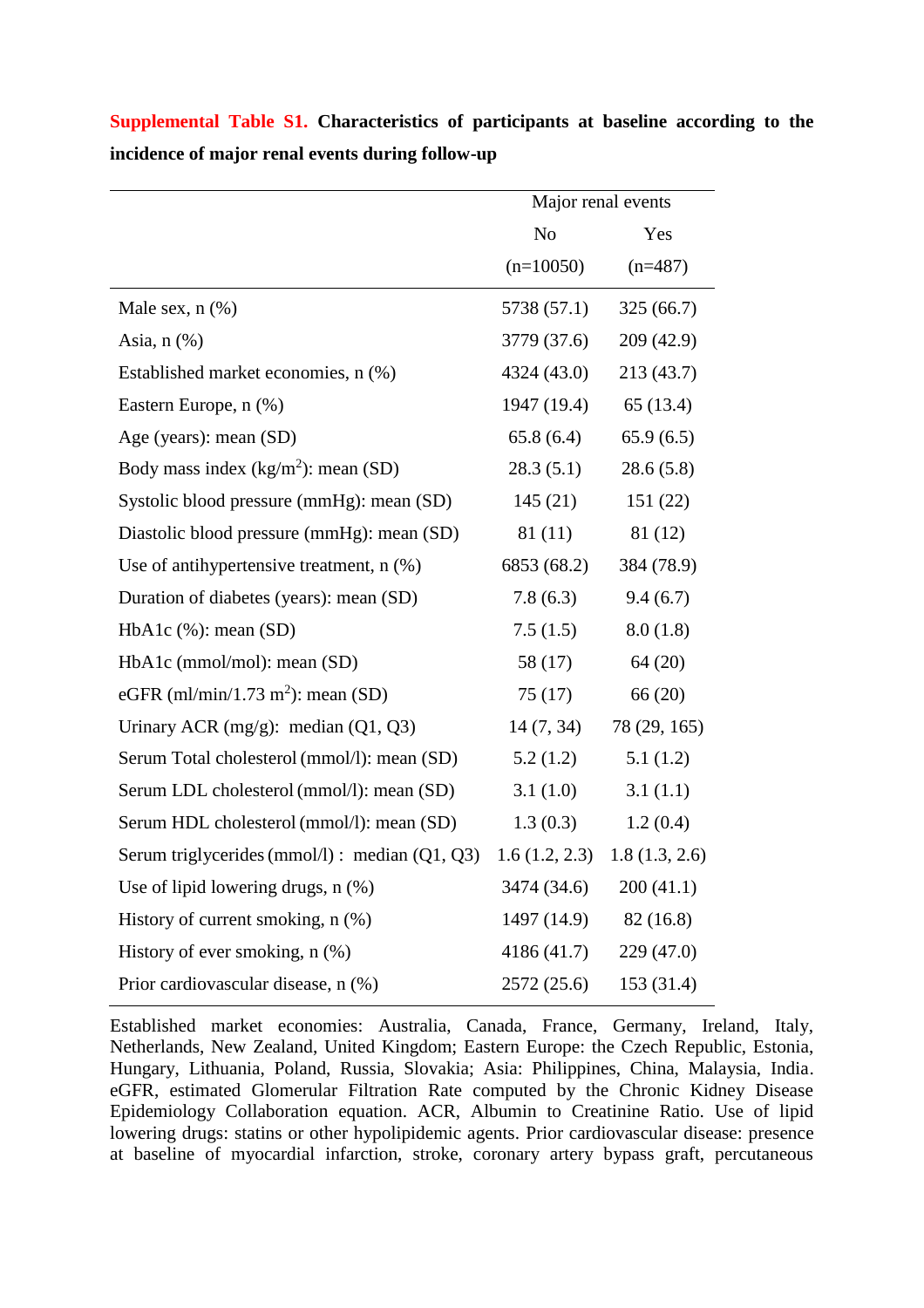transluminal coronary angioplasty, hospital admission for unstable angina or transient ischaemic attack.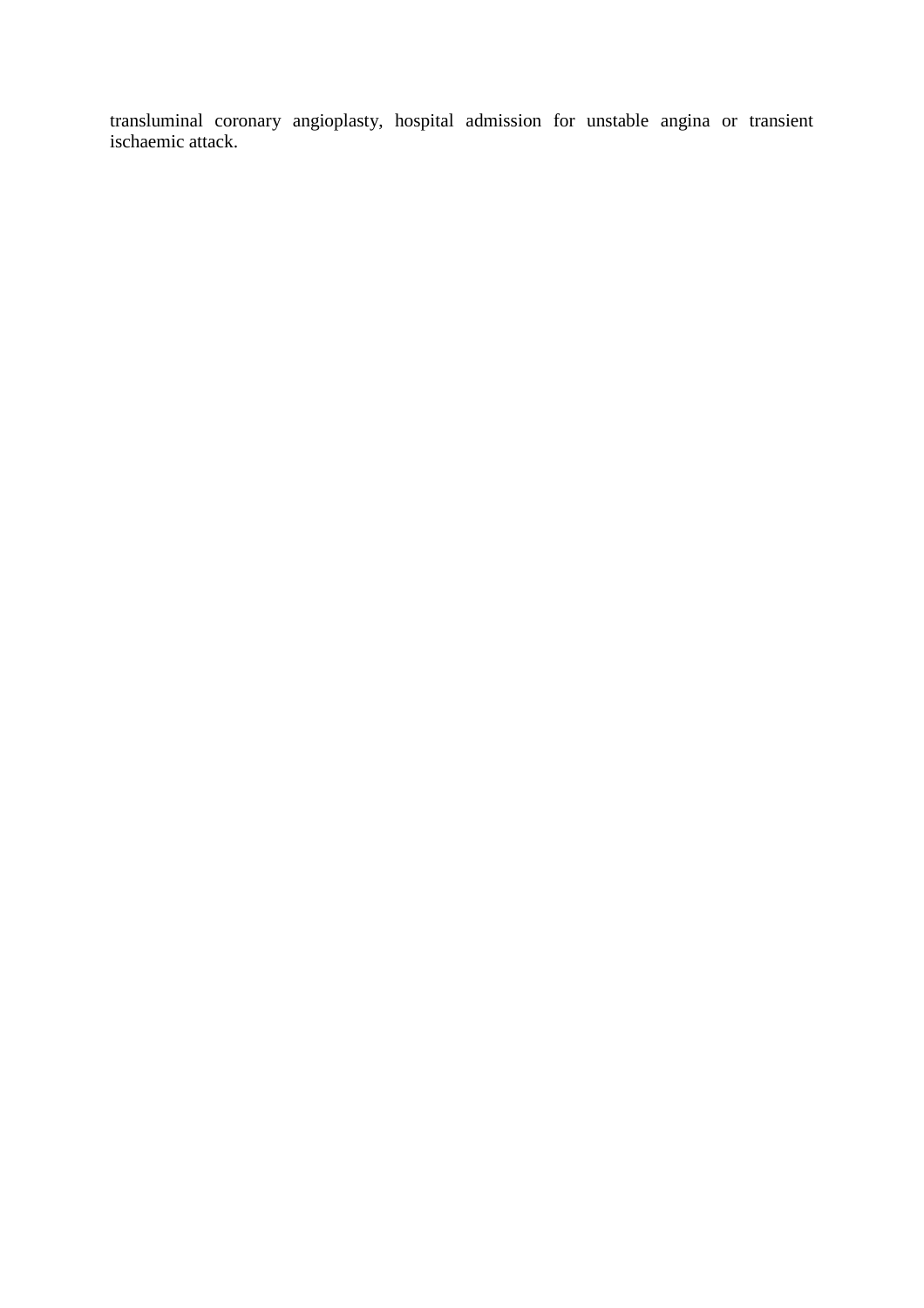|                                                             |                        | Major renal events (n) |                |                     |  |  |
|-------------------------------------------------------------|------------------------|------------------------|----------------|---------------------|--|--|
|                                                             |                        | N <sub>o</sub>         | Yes            | HR (95% CI)         |  |  |
| Chronic kidney disease stages ( $p$ for interaction = 0.14) |                        |                        |                |                     |  |  |
|                                                             | Normal weight          | 729                    | 24             | Ref.                |  |  |
|                                                             | Overweight<br>915      |                        | 20             | $0.61(0.33 - 1.13)$ |  |  |
| CKD stage 1                                                 | Obesity grade 1<br>411 |                        | 19             | $1.19(0.59 - 2.39)$ |  |  |
|                                                             | Obesity grade 2        | 152                    | 7              | $1.03(0.39 - 2.72)$ |  |  |
|                                                             | Obesity grade 3        | 59                     | 5              | $2.62(0.88 - 7.79)$ |  |  |
|                                                             | Normal weight          | 1520                   | 70             | Ref.                |  |  |
|                                                             | Overweight             | 2398                   | 83             | $0.84(0.60 - 1.17)$ |  |  |
| CKD stage 2                                                 | Obesity grade 1        | 1261                   | 43             | $0.92(0.60 - 1.41)$ |  |  |
|                                                             | Obesity grade 2        | 392                    | 20             | $1.67(0.96 - 2.89)$ |  |  |
|                                                             | Obesity grade 3        | 154                    | 11             | $2.46(1.24 - 4.88)$ |  |  |
|                                                             | Normal weight          | 501                    | 50             | Ref.                |  |  |
|                                                             | Overweight             | 846                    | 78             | $1.14(0.78-1.65)$   |  |  |
| CKD stage 3                                                 | Obesity grade 1        | 497                    | 34             | $1.02(0.63 - 1.65)$ |  |  |
|                                                             | Obesity grade 2        | 157                    | 16             | $1.21(0.65 - 2.27)$ |  |  |
|                                                             | Obesity grade 3        | 58                     | $\overline{7}$ | $1.68(0.72 - 3.92)$ |  |  |

## **Supplemental Table S2 . Major renal events during follow-up according to BMI categories at baseline by chronic kidney disease stages**

Hazard ratios (HR) computed by Cox proportional hazards regression analyses adjusted for baseline age, sex, region of origin, prior cardiovascular disease, urinary albumin to creatinine ratio, history of ever smoking, and study allocations. Chronic kidney disease (CKD) stage 1  $(eGFR \ge 90 \text{ mL/min}/1.73 \text{m}^2)$ , satge  $2 (\ge 60 - \le 90)$  and stage  $3 (\le 60)$ .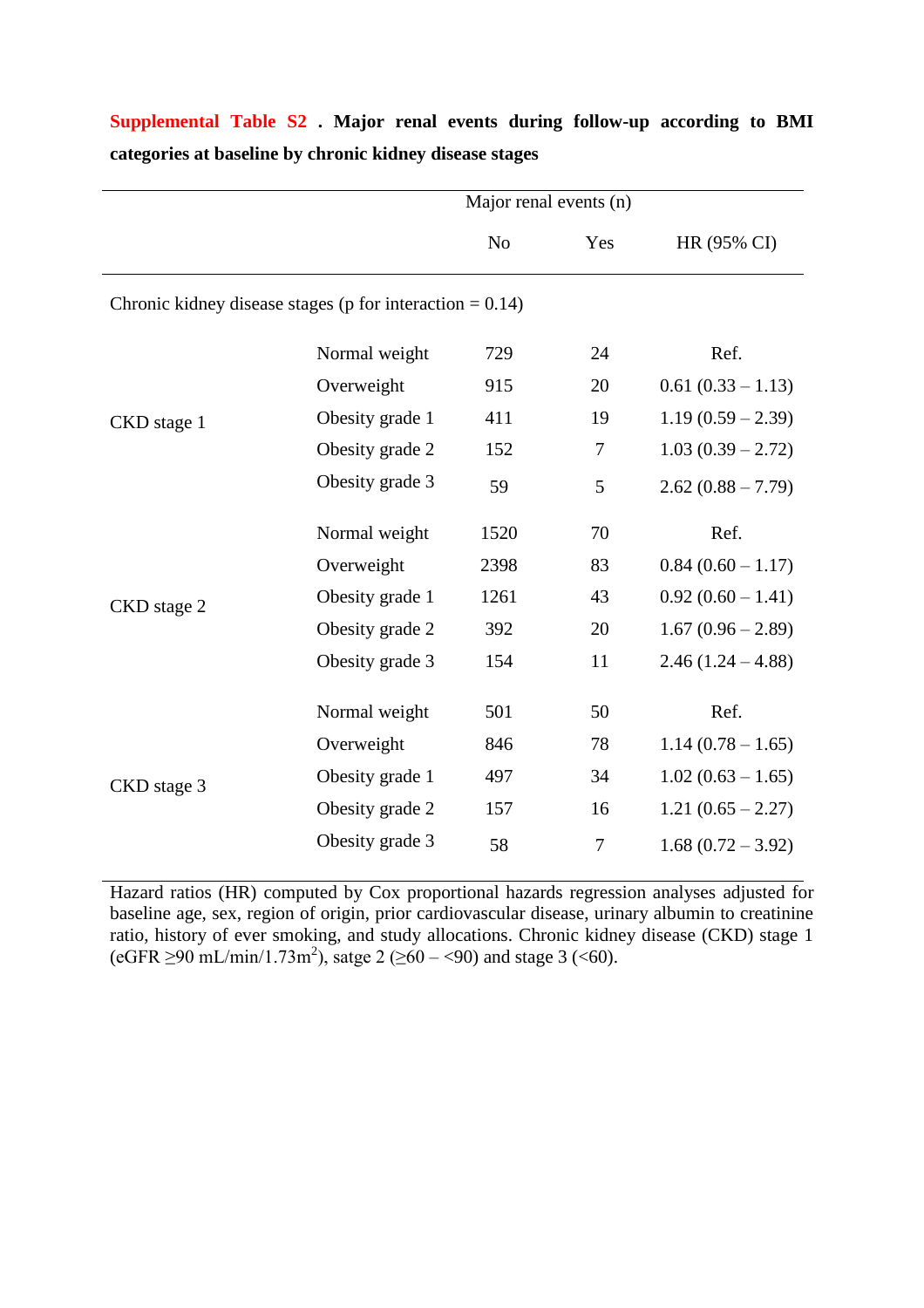|                                             | Major renal events <i>vs.</i> not    |      |
|---------------------------------------------|--------------------------------------|------|
|                                             | Subhazard ratio (95% CI) P for trend |      |
| Overweight <i>vs.</i> normal weight         | $0.91(0.72-1.14)$                    |      |
| Obesity grade 1 <i>vs.</i> normal weight    | $1.03(0.78-1.37)$                    |      |
| Obesity grade $2 \text{ vs. normal weight}$ | $1.40(0.96-2.03)$                    | 0.01 |
| Obesity grade 3 <i>vs.</i> normal weight    | $2.12(1.31 - 3.43)$                  |      |

**Supplemental Table S3. Major renal events during follow-up according to BMI categories at baseline with correction for competing risk of non-renal death** 

Subdistribution hazard ratios adjusted as in model 1: baseline age, sex, region of origin, prior cardiovascular disease, estimated glomerular filtration rate (and its square), urinary albumin to creatinine ratio, history of ever smoking, and study allocations.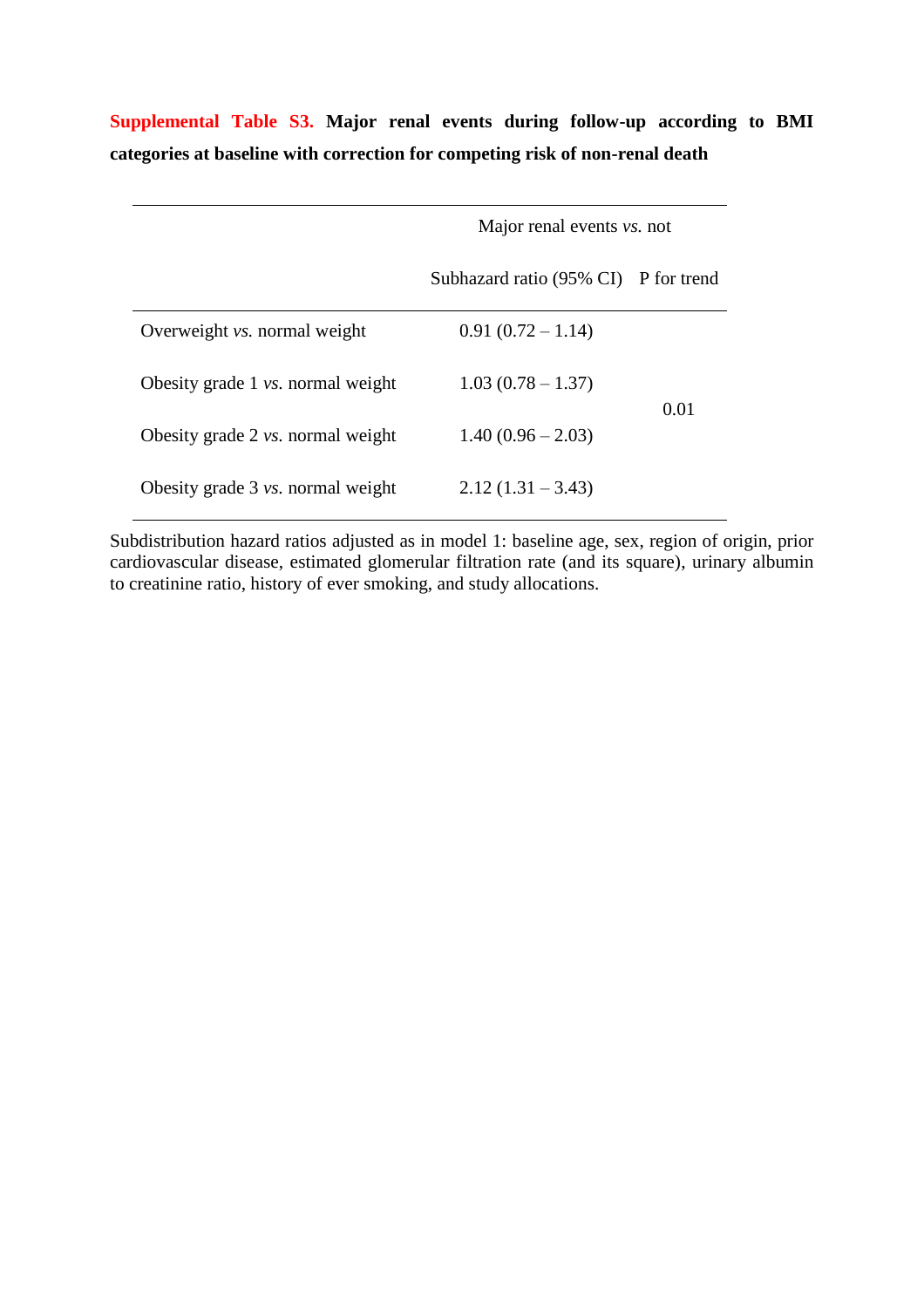|                       | BMI categories during follow-up |               |            |                 |                 |                 |
|-----------------------|---------------------------------|---------------|------------|-----------------|-----------------|-----------------|
|                       | Underweight                     | Normal weight | Overweight | Obesity grade 1 | Obesity grade 2 | Obesity grade 3 |
| <b>BMI</b> categories |                                 |               |            |                 |                 |                 |
| at baseline           |                                 |               |            |                 |                 |                 |
| Normal weight         | 50(1.8)                         | 2219(78.1)    | 541 (19.0) | 26(0.9)         | 3(0.1)          | 1(0.1)          |
| Overweight            | 7(0.2)                          | 754 (17.8)    | 2949(69.6) | 509(12.0)       | 14(0.3)         | 1(0.1)          |
| Obesity grade 1       | $\boldsymbol{0}$                | 30(1.4)       | 520(23.6)  | 1352(61.4)      | 287(13.0)       | 14(0.6)         |
| Obesity grade 2       | $\boldsymbol{0}$                | 3(0.4)        | 23(3.2)    | 201(27.6)       | 394(54.2)       | 106(14.6)       |
| Obesity grade 3       | $\boldsymbol{0}$                | 6(2.1)        | 2(0.7)     | 17(5.9)         | 73(25.4)        | 189(65.9)       |

## **Supplemental Table S4. Changes in BMI categories during follow-up**

Data expressed as the number of patients (corresponding percentage). Stable categories are shown in bold.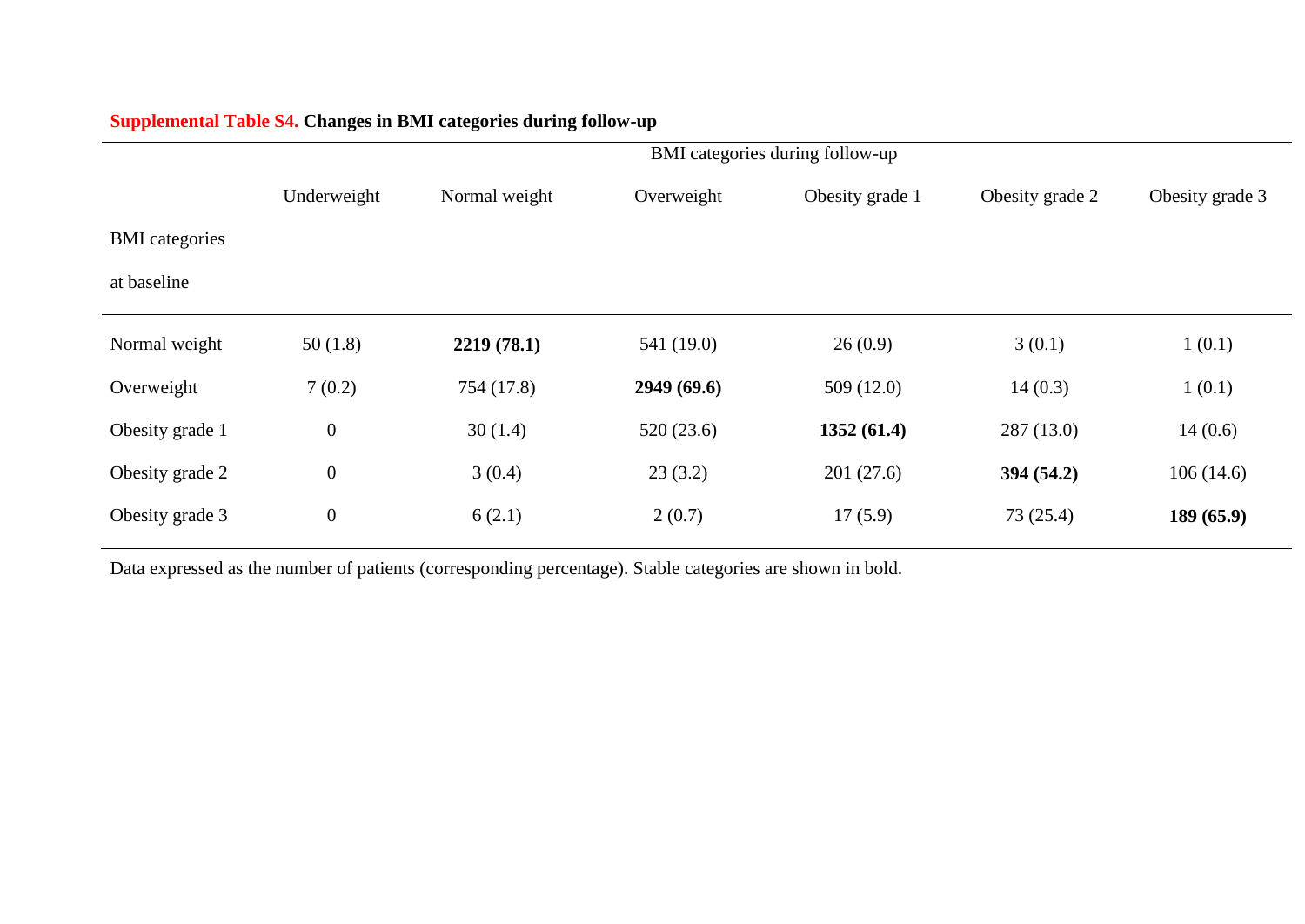**Supplemental Table S5. Major renal events during follow-up according to BMI categories at baseline in participants with stable BMI categories during follow-up (n=7103)**

|                 | Major renal events (n) |     |                     |             |
|-----------------|------------------------|-----|---------------------|-------------|
|                 | N <sub>0</sub>         | Yes | HR (95% CI)         | P for trend |
| Normal weight   | 2113                   | 106 | Ref.                |             |
| Overweight      | 2832                   | 117 | $0.90(0.68 - 1.19)$ |             |
| Obesity grade 1 | 1294                   | 58  | $1.07(0.74 - 1.53)$ | 0.002       |
| Obesity grade 2 | 366                    | 28  | $2.07(1.30 - 3.30)$ |             |
| Obesity grade 3 | 174                    | 15  | $2.37(1.31 - 4.28)$ |             |

Hazard ratios (HR) computed by Cox proportional hazards regression analyses adjusted as in model 1: baseline age, sex, region of origin, prior cardiovascular disease, estimated glomerular filtration rate (and its square), urinary albumin to creatinine ratio, history of ever smoking, and study allocations.